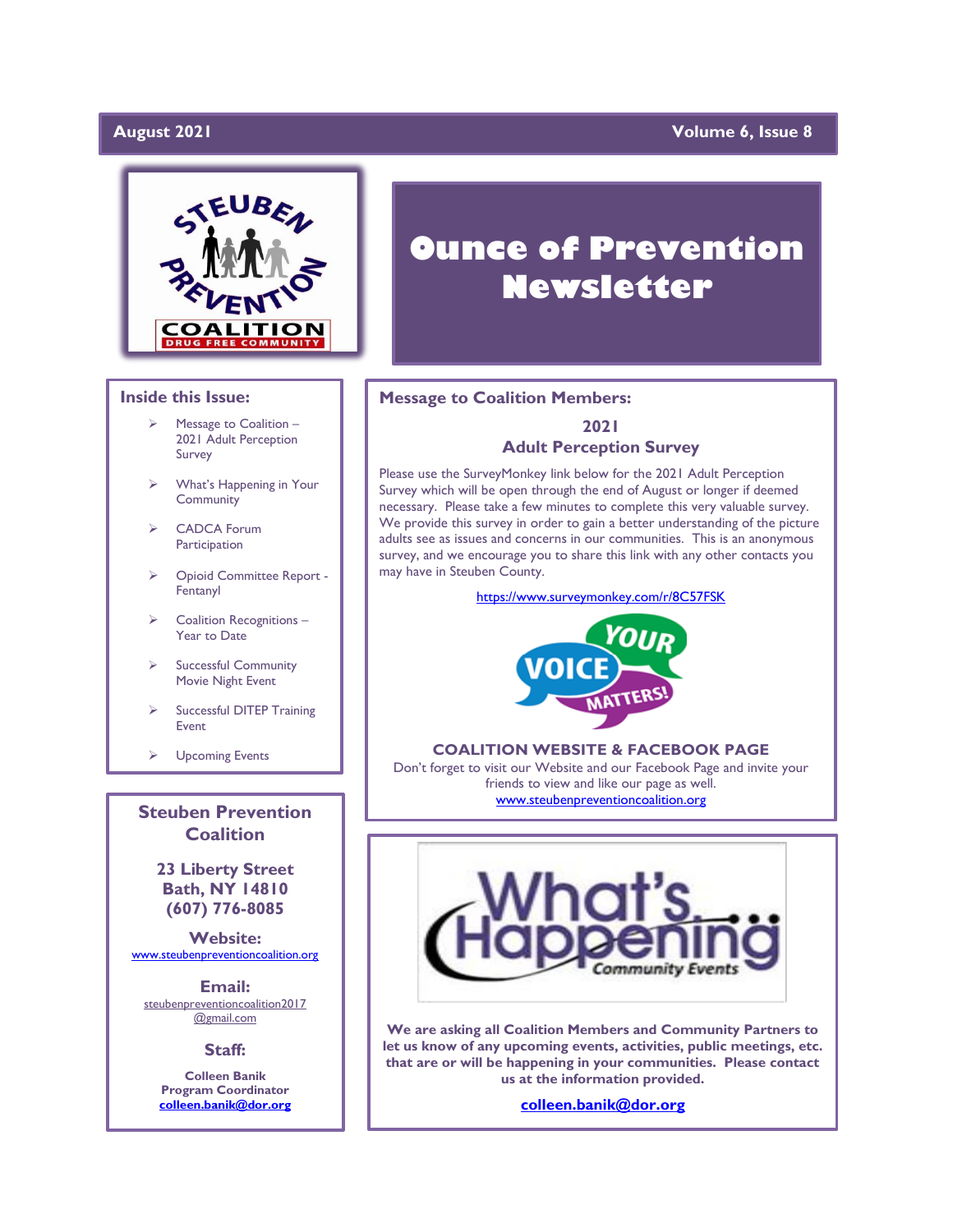### **CADCA National Mid-Year Conference Participation**

The Steuben Prevention Coalition sponsored 6 coalition and community members who participated in the CADCA (Community Anti-Drug Coalitions of America) Mid-Year Training Conference. These 6 individuals spent 4 days attending 100+ sessions offered by CADCA from top substance use and misuse prevention experts in the field today. These individuals learned innovative strategies that they can now implement within their own communities to aid in the prevention and reduction of substance abuse.

*CADCA – Equipping community champions in the substance use and misuse prevention field with impactful research-based resources and strategies that are vital to creating safe, healthy and drug-free communities globally!*



**XICAD https://www.cadca.org/**

### **Opioid Committee Report**

 Connie Terry Program Assistant Opioid Committee August 2021



#### **Beware of Counterfeit Pills Sold on Social Media**

The Steuben Prevention Coalition Opioid Committee is warning parents and residents of Steuben County, NY about the uptick in sales of counterfeit pills containing fentanyl on popular social media sites like Snapchat and Tik Tok.

Fentanyl is a synthetic opioid 100X more potent than morphine. A lethal dose is 2 milligrams, equivalent to a few grains of sand. In comparison, a lethal dose of heroin is 30 milligrams. Fake pills that look identical to the real prescription pharmaceuticals, such as the opioid Hydrocodone, the stimulant Adderall, and the sedative Xanax, are being smuggled into the US by drug cartels in Mexico, India and China. They are also being processed here in America in what's commonly known as pill mills.

Uncontrolled and illegal drug manufacturers (pill mills) do not engage in quality control, hire or scientists or create safe chemical mixtures. Their motives lie in profit alone. In 2019, the DEA estimated that 27% of counterfeit pills contain fentanyl, posing an alarming risk of overdose and death. Unfortunately, they are cheap, easy to produce, easy to smuggle, and are often sold on social media sites to people who think they are buying legitimate pharmaceuticals.

Parents need to be vigilant about their teenager's cyber lives. Engage your teen in frank discussion about the dangers of online drugs, not just common street drugs. Teenagers tend to think prescription drugs are safer. Not so. Check your teen's use of social media apps often and warn them about the potential dangers of fake pills circulating on the internet and dark web. Stay involved in your child's life even when they resist. Below is a chart of emojis used as code for drugs on social media.

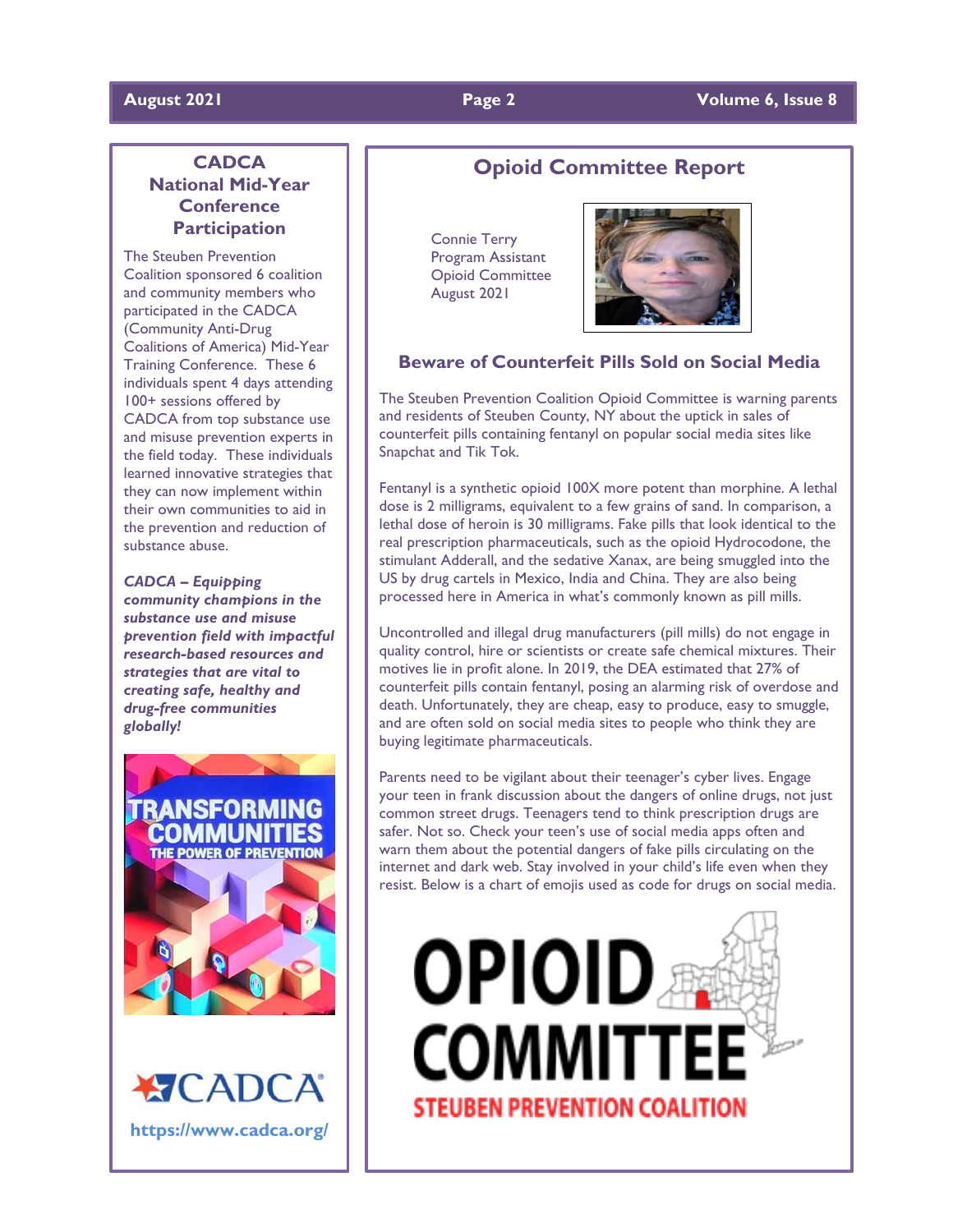#### **August 2021 Page 3 Volume 6, Issue 8**

### **Mid-Year Coalition Recognition!**

We would like to extend a very special thank you to our active Coalition members and staff who have gone over and above meeting attendance! This participation is greatly needed in order for the Coalition to remain sustainable**.**

**Hilda Lando** – A little bit of everything

**Stacey O'Dell** – A little bit of everything

**Julie Camacho & Family** – Movie **Night** 

**Tara & Dormann Library Crew** – Movie Night

**Connie Terry** – A little bit of everything

**Carla Chase** – A little bit of everything

**Bob Benz** – Community Movie Night

**Brandon Beuter** – A little bit of **Everything** 

**Kim Jessup** – Pizza Box Messaging

**Mike Gabrielli** – Pizza Box Messaging

**Dan Chapman** – Pizza Box Messaging

**Steuben County Sheriff's Dept.** – Drug Take Back Day & DITEP

**NYS Police** – DITEP Training

**Jeannie Wheeler** – Focus Groups

**Nancy Reigelsperger** – Video production

**Hadley Slayton** – Video production

**Lisa Oliver & CFY Youth** – Sticker Shock

**Heidi Burns & SADD group** – Pizza Box Messaging

**Amy Shick & Students** – Sticker Shock



#### **Community Movie Night & Prevention Fair**

The Steuben Prevention Coalition, in collaboration with the John Southard Youth Recreation Program and the Dormann Library, sponsored a Community Movie Night & Prevention Fair for the residents of Bath on August 2, 2021. Partnering agencies such as AIM (Independent Living), Pro Action, Steuben Council on Addictions and CASA of the Southern Tier provided tables and activities together with the Coalition and the Opioid Committee prior to the movie. Dinner, prizes, fun and games including dancing and hoola hooping as well as treats and popcorn during the movie were all a part of the evening's festivities. This event was made possible through an award from the Edith Saxton/Community Foundation Grant presented to the Steuben Prevention Coalition.